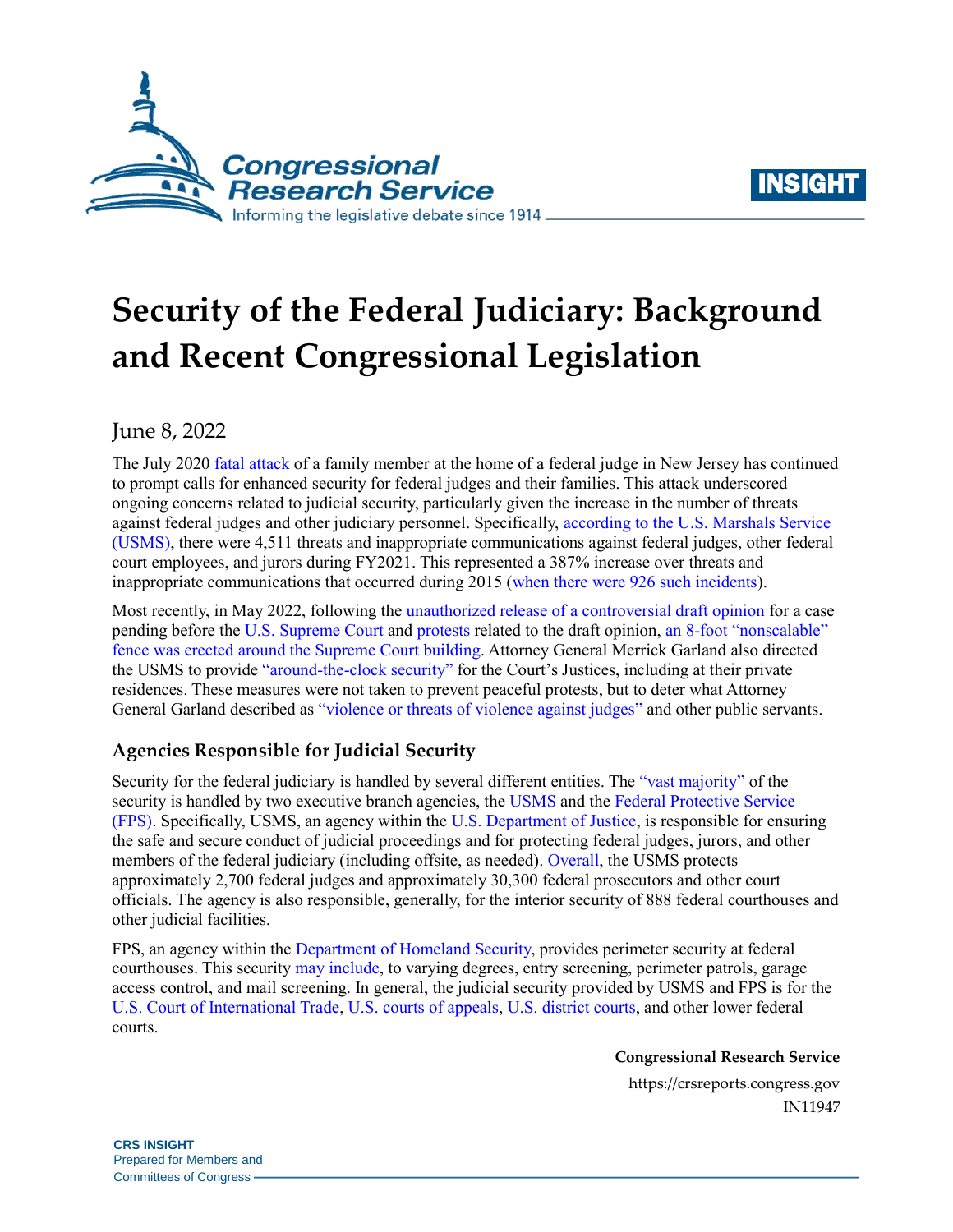Security for the Supreme Court, including for the Justices themselves, is handled typically by the Court's own federal law enforcement agency—the [Supreme Court of the United States Police](https://www.supremecourt.gov/jobs/police/police.aspx) (although, as discussed above, there are circumstances when the USMS might be involved with security measures for the Court).

#### **Appropriations for Judicial Security**

Regular appropriations for judicial security are provided for by Congress in several different accounts of the judiciary's annual budget request. Discretionary funds related to the security of the Supreme Court building and grounds are provided for in the *Supreme Court—Building and Grounds* account. Such funds might be used for physical security upgrades (e.g., placement of additional vehicle barricades) and other control systems supporting the Court's physical security infrastructure. This appropriation is for expenditure by the [Architect of the Capitol](https://www.aoc.gov/) under authority of [40 U.S.C. §6111.](https://uscode.house.gov/view.xhtml?req=(title:40%20section:6111%20edition:prelim)) Such funds may also be used by that agency to address needs unrelated to judicial security (e.g., the maintenance of mechanical equipment at the Court).

The *Supreme Court—Salaries and Expenses* account includes appropriations for the salaries of the Supreme Court's police force (discussed in the section above), as well as for that agency's equipment. This appropriation also provides for items such as security cameras and other aspects of the Court's interior and exterior access control systems that regulate the movement of Court employees and members of the public. This account does not solely fund security-related expenses but includes appropriations, generally, for other salaries and expenses at the Court.

The largest appropriation for judicial security is provided for in the *Court Security* account of the judiciary's budget. [By statute,](https://uscode.house.gov/view.xhtml?req=(title:28%20section:566%20edition:prelim)) the USMS has primary responsibility for the security of the federal judiciary. Consequently, most of this funding is transferred to USMS and its [Judicial Security Division](https://www.usmarshals.gov/judicial/) (JSD). This appropriation also reimburses FPS for the basic security services it provides, generally, to [GSA-controlled facilities,](https://www.gsa.gov/real-estate/gsa-properties) as well as for site-specific perimeter security services such as contract guards and external security equipment. Since FY2009 there has been [a pilot program](https://www.uscourts.gov/sites/default/files/FY%202023%20Congressional%20Budget%20Summary.pdf) to have the USMS be responsible for both perimeter and interior security at selected federal courthouses.

For a summary of the amounts appropriated by Congress in FY2022 for these specific accounts, as well as the amounts the judiciary has requested for FY2023, see [CRS In Focus IF11842,](https://crsreports.congress.gov/product/pdf/IF/IF11842) *Judiciary Budget [Request, FY2023](https://crsreports.congress.gov/product/pdf/IF/IF11842)*.

#### **Recent Legislation Related to Judicial Security**

In addition to judicial security measures provided for by appropriations legislation, several specific pieces of legislation related to judicial security have also been introduced, as of this writing, during the  $117<sup>th</sup>$ Congress. Examples include the following:

- The [Daniel Anderl Judiciary Security and Privacy Act](https://www.congress.gov/bill/117th-congress/senate-bill/2340?q=%7B%22search%22%3A%22judicial+security%22%7D&s=3&r=2) [\(S. 2340\)](http://www.congress.gov/cgi-lis/bdquery/z?d117:S.2340:) would, in part, protect judges' personally identifiable information from resale by data brokers and allow federal judges to redact personal information on federal government internet sites. At present, [the](https://plus.cq.com/doc/committees-20211202476308?2&searchId=08FX64kD)  [legislation](https://plus.cq.com/doc/committees-20211202476308?2&searchId=08FX64kD) is pending on the [Senate Legislative Calendar](https://www.senate.gov/legislative/Senate_leg_calendar_page.htm) after having been reported by the [Senate Judiciary Committee.](https://www.judiciary.senate.gov/) A companion measure [\(H.R. 4436\)](https://www.congress.gov/bill/117th-congress/house-bill/4436?q=%7B%22search%22%3A%22hr+4436%22%7D&s=2&r=2) was introduced in the House and referred to th[e House Judiciary Committee.](https://judiciary.house.gov/)
- The [Supreme Court Police Parity Act](https://www.congress.gov/bill/117th-congress/house-bill/7705?q=%7B%22search%22%3A%22court+security%22%7D&s=6&r=3) [\(S. 4160\)](http://www.congress.gov/cgi-lis/bdquery/z?d117:S.4160:) would extend security currently provided to Supreme Court Justices to their immediate families. The legislation [passed the Senate](https://www.congress.gov/bill/117th-congress/senate-bill/4160/all-actions?q=%7B%22search%22%3A%22court+security%22%7D&s=6&r=4&overview=closed#tabs) by unanimous consent. A companion measure [\(H.R. 7705\)](https://www.congress.gov/bill/117th-congress/house-bill/7705?q=%7B%22search%22%3A%22hr+7705%22%7D&s=3&r=2) was introduced in the House and referred to the House Judiciary Committee.